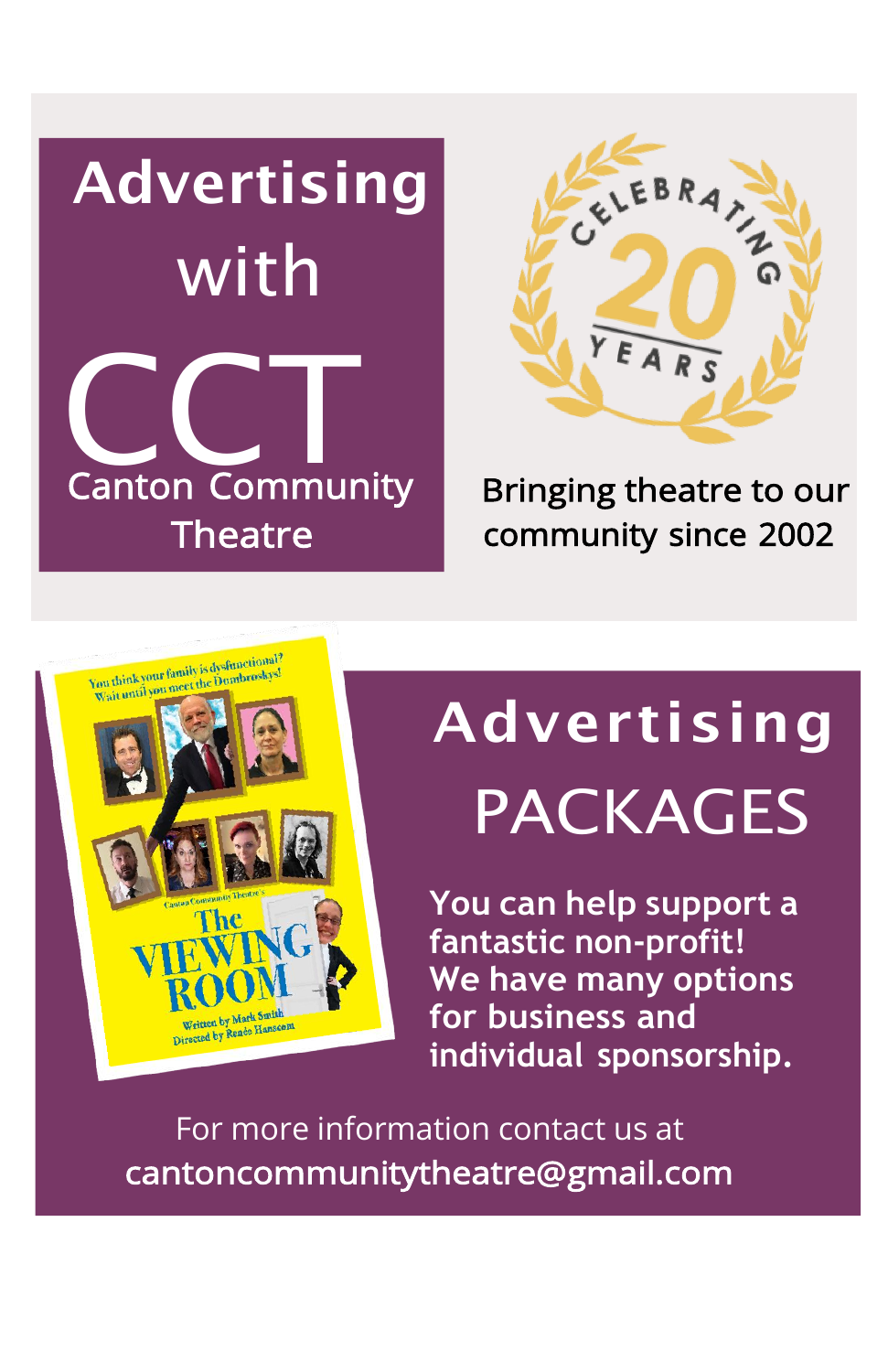

Canton Community Theatr

## **Want to be a Theatre Sponsor?**

**\$1,000 Show Sponsor (non-musical production) • Listing on CCT website • Two performance tickets**

- 
- **• Program Ad for a Season**

# **\$1500 Musical Production Sponsor • Listing on CCT website • Four Performance Tickets**

**• Program Ad for a Season**

# **\$5000**

**Full Season Sponsor**

- **• Listing on CCT website**
- **• Season Passes (4 Tickets)**
- **• Program Ad for a Season**

**Advertise your business in our playbill!**

#### **Playbill Program - Inside Pages**



**<sup>¼</sup> page or business card - \$70 (b&w)/ \$100 (color) Size – 4.25" x 2.75" or 2.125" x 5.5" <sup>½</sup> page - \$125 (b&w)/ \$150 (color) Size – 4.25" x 5.5" Full page - \$250 (b&w)/ \$300 (color) size – 8.5" <sup>x</sup> 5.5"**

**THE PRIME PAGES (Inside front cover, inside back cover or outside back cover full-page ads only)**

> **\$400 - Black and White \$500 - Full color All ads are first come first serve**